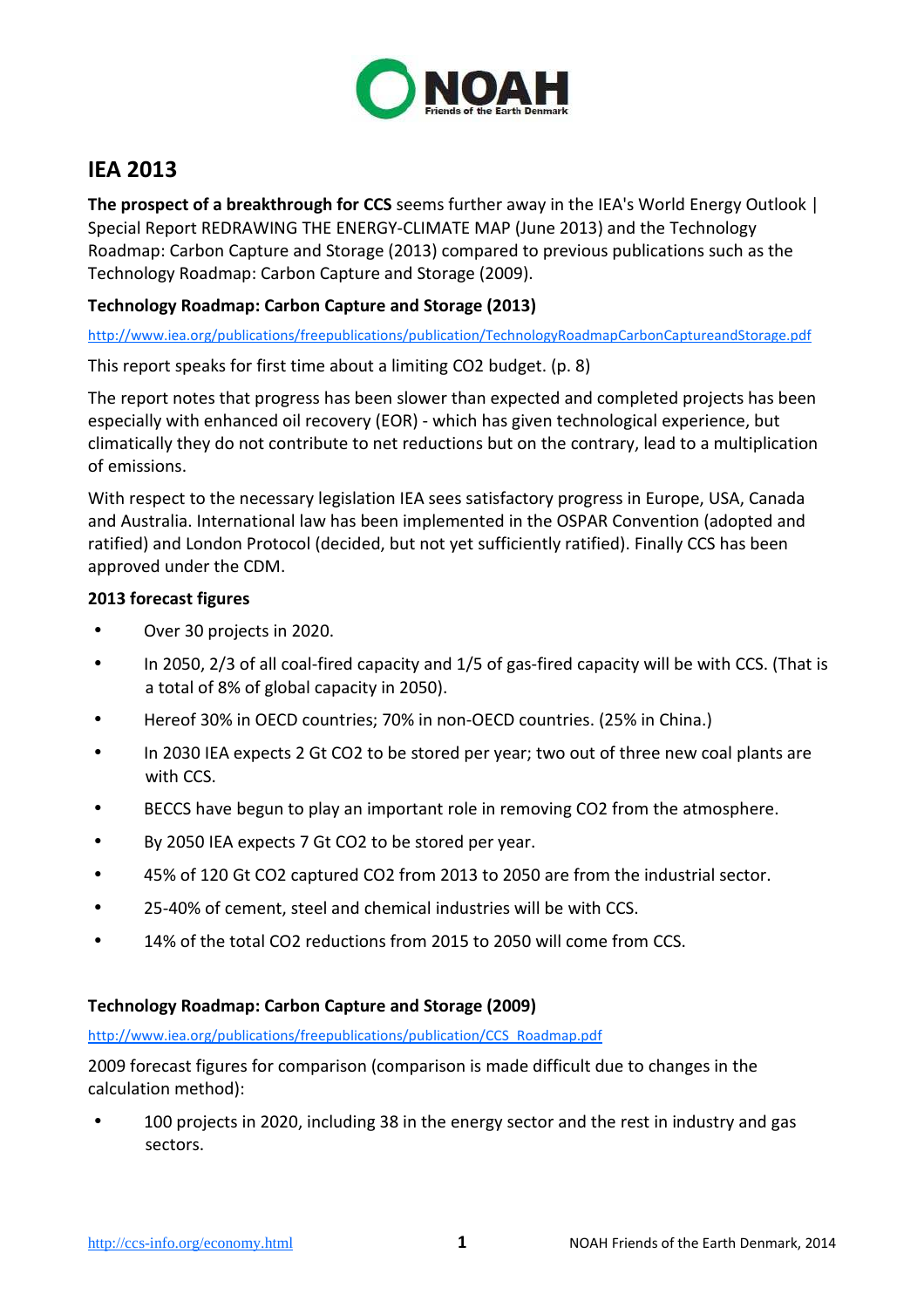

- On average 10 projects per year.
- 3400 projects globally by 2050. 1700 in the energy sector and 1000 in the industrial sector. 35% in OECD countries.
- On average 85 projects per year over the period 2010-2050.

Overall, IEA expressed greater expectations for CCS in the 2009 Roadmap than in the new Technology Roadmap 2013.

## **World Energy Outlook | Special Report REDRAWING THE ENERGY-CLIMATE MAP (2013)**

http://www.iea.org/publications/freepublications/publication/WEO\_Special\_Report\_2013\_Redrawing\_the\_Energy\_Cl imate\_Map.pdf

This IEA report is all about the global energy-climate situation. Despite the low momentum CCS is still awarded a prominent role in the future energy system – and is seen as one of the most important climate tools.

- The report speaks like Technology Roadmap (2013) about a limiting CO2 budget. (p. 16)
- There will be negative emissions through BECCS (p. 17)
- CCS at power plants will capture less than 1% of the sector's CO2 emissions in 2012 (p.25).
- In the 450 Scenario, delaying CCS deployment by ten years would increase the cost of decarbonisation in the power sector by \$1 trillion and result in lost revenues for coal producers (\$690 billion) and oil and gas producers (\$660 billion). (p. 43)
- The investments in nuclear power and renewable energy will more than cancel the reduction of investment in coal plants and CCS. Reduction in electricity demand can correspond to a weaker deployment of CCS in the power sector, but there are limits to the amount of energy if we are to maintain the services. (p. 78)
- While the lack of CCS can be compensated by nuclear power and renewable energy in the energy sector, it looks difficult in the industry. The efficiency can be further improved, but the potential for alternatives in the industry is limited. The lack of success of CCS in industry may result in increased costs in sectors such as transport and energy. (p. 78)
- The large deployment of CCS after 2020 is partly required as a strategy to protect the investment in fossil energy sector. In 2020 it will represent 58% of total electricity production. CCS - incl. retrofitting - will counter that much of the capacity shut down prematurely while helping to make it more economical to meet climate targets in regions with good storage options. (IPCC, 2005).
- There is still not a single case of CCS in the power sector or in energy intensive industries. (p. 77)
- CCS also lacks resolve legal issues regarding the imposition of liability in case of leakage of the stored CO2. (p. 77)
- CCS can not only guarantee investments in the energy and industrial sectors, but also a